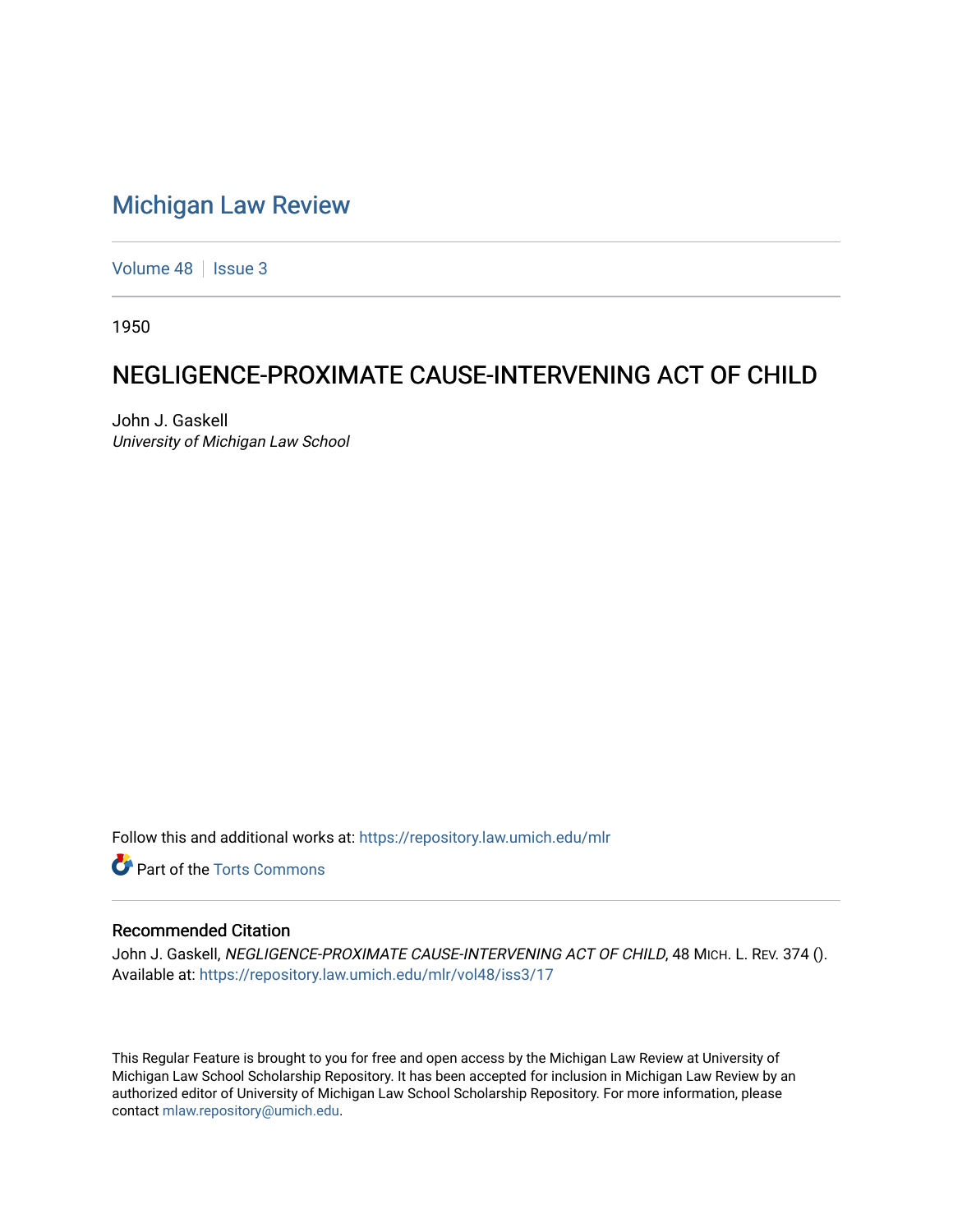NEGLIGENCE-PROXIMATE CAUSE-INTERVENING ACT OF CHILD-In the race track arena of defendant's fairground there were nightly fireworks displays. Three bombs, similar in appearance to ordinary firecrackers, but containing explosives more powerful than gunpowder, had failed to explode on the previous night. They had been wrapped in paper, placed in open wooden crates alongside three exposed bombs, and left unguarded in the arena firing area which was accessible to and traversed by the general public. The plaintiff's older brother, aged thirteen, together with other children between twelve and fifteen years old, had climbed over a fence into the fairgrounds. In compassing the fairgrounds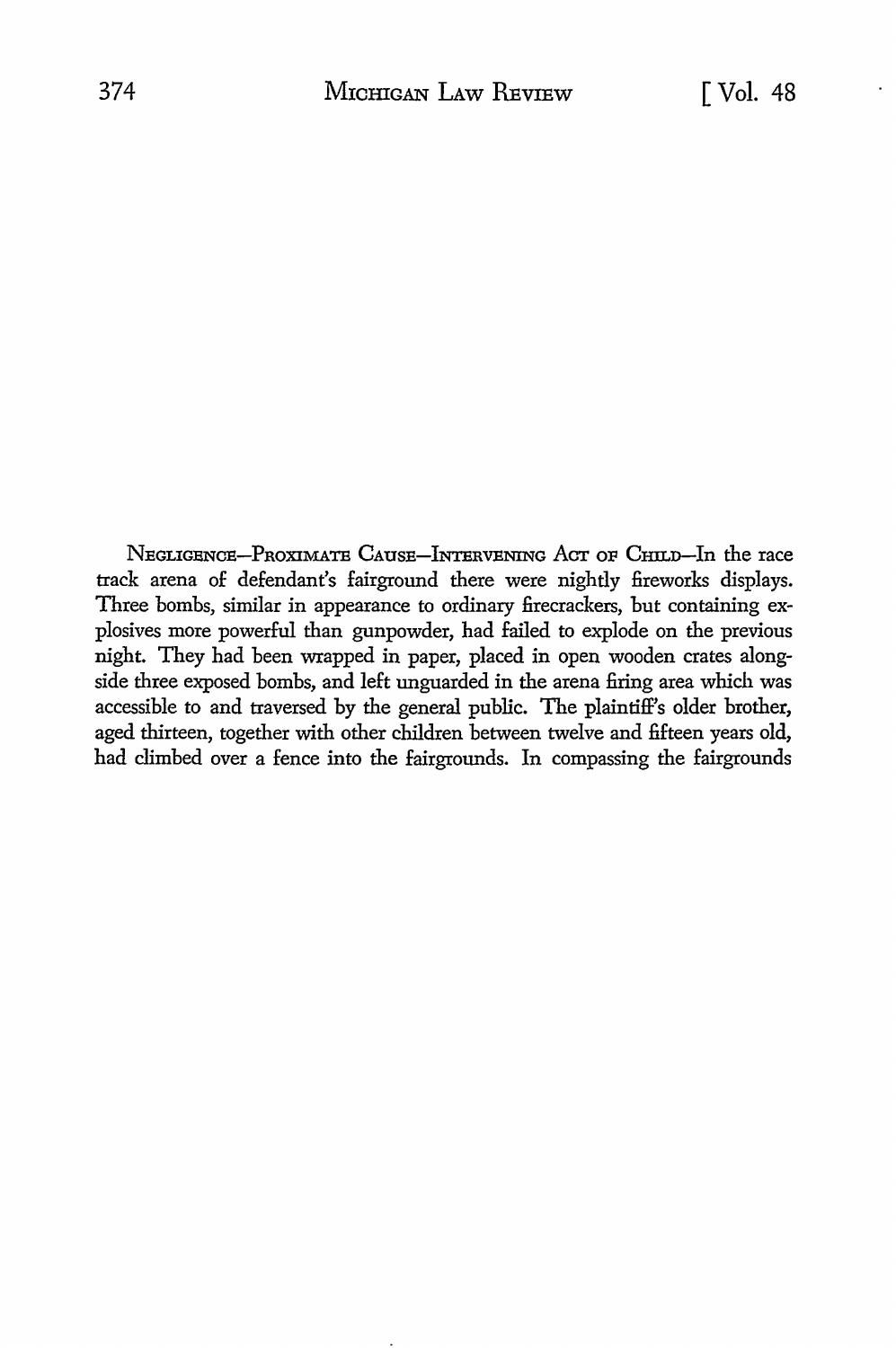1950] RECENT DECISIONS 375

he discovered the bombs, took the defective ones, gave two to his friends and carried one to his home two miles away. The next morning while being handled by the infant plaintiff, who was seven years of age, the bomb exploded injuring him seriously. The jury returned a verdict for the plaintiff, and judgment was entered thereon. On appeal, *held,* affirmed. The intervening acts of the plaintiff's brother did not as a matter of law break the causal chain. Two judges dissented. Kingsland v. *Erie County Agr. Soc.,* 298 N.Y. 409, 84 N.E. (2d) 38 (1949).

In a series of cases involving the taking of inherently dangerous objects<sup>1</sup> by children with resulting injuries to third persons, the New York courts have ruled that failure to exercise the degree of care commensurate with the dangerous nature of the object<sup>2</sup> makes the possessor liable for those consequences that ought to have been foreseen by a reasonably prudent man.<sup>3</sup> In establishing standards to measure foreseeability, they have relied on the factors of (1) whether the objects are left accessible under circumstances where children would feel tempted or at liberty to handle them, or whether they would be conscious of a moral wrong in taking them;<sup>4</sup> (2) the children's appreciation of the risk involved;<sup>5</sup> and  $(3)$  the proximity in time and place of the taking and resulting injury.<sup>6</sup> In *Perry v. Rochester Lime Co.<sup>7</sup>* the defendant's employees left nitroglycerine caps stored where children were known to play. They were packed in tin boxes, marked "Blasting Caps, Handle With Care," enclosed within wooden boxes, in tum stored in an unlocked wooden chest. Boys discovered the open chest, appropriated a wooden box full of caps, carried it a half mile, and in handling them the next day an explosion occurred killing the plaintiff's intestate, eight years old. In holding as a matter of law that the injury was unforeseeable, the court emphasized that

1 Held inherently dangerous-caked gunpowder: Travell v. Bannerman, 71 App. Div. 439, 75 N.Y.S. 866 (1902), revd on other grounds, 174 N.Y. 47, 66 N.E. 583 (1903); nitroglycerine caps: Perry v. Rochester Lime Co., 219 N.Y. 60, 113 N.E. 529 (1916); blasting caps: Babcock v. Fitzpatrick, 221 App. Div. 638, 225 N.Y.S. 30 (1927), affd. 248 N.Y. 608, 162 N.E. 543 (1928); Hallenbeck v. Lone Star Cement Corp., 273 App. Div. 327, 77 N.Y.S. (2d) 807 (1948). See Eastern Carbon Black Co. v. Stephens' Administrator, 216 Ky. 85, 287 S.W. 215 (1926) and Babcock v. Fitzpatrick, supra, suggesting distinction that inherently dangerous articles may be exploded by jar or concussion while those that may be handled safely, provided they do not come in contact with fire, are not within the category.

<sup>2</sup>Travell v. Bannerman, supra, note l; Beickert v. G.M. Laboratories, 242 N.Y. 168, 151 N.E. 195 (1926).

3 Perry v. Rochester Lime Co., supra, note 1.

<sup>4</sup>Ibid.; Babcock v. Fitzpatrick, supra, note l; Hallenbeck v. Lone Star Cement Corp., supra, note 1.

<sup>5</sup>Babcock v. Fitzpatrick, supra, note l; Hallenbeck v. Lone Star Cement Corp., supra, note I.

6 PROSSER, TORTS 349 (1941); Perry v. Rochester Lime Co., supra, note 1. Cf. Travell v. Bannerman, supra, note I. See Bird v. St. Paul Fire and Marine Ins. Co., 224 N.Y. 47, 120 N.E. 86 (1918) for evaluation of remoteness in place as factor in causation in different type case.

7 Perry v. Rochester Lime Co., supra, note 1.